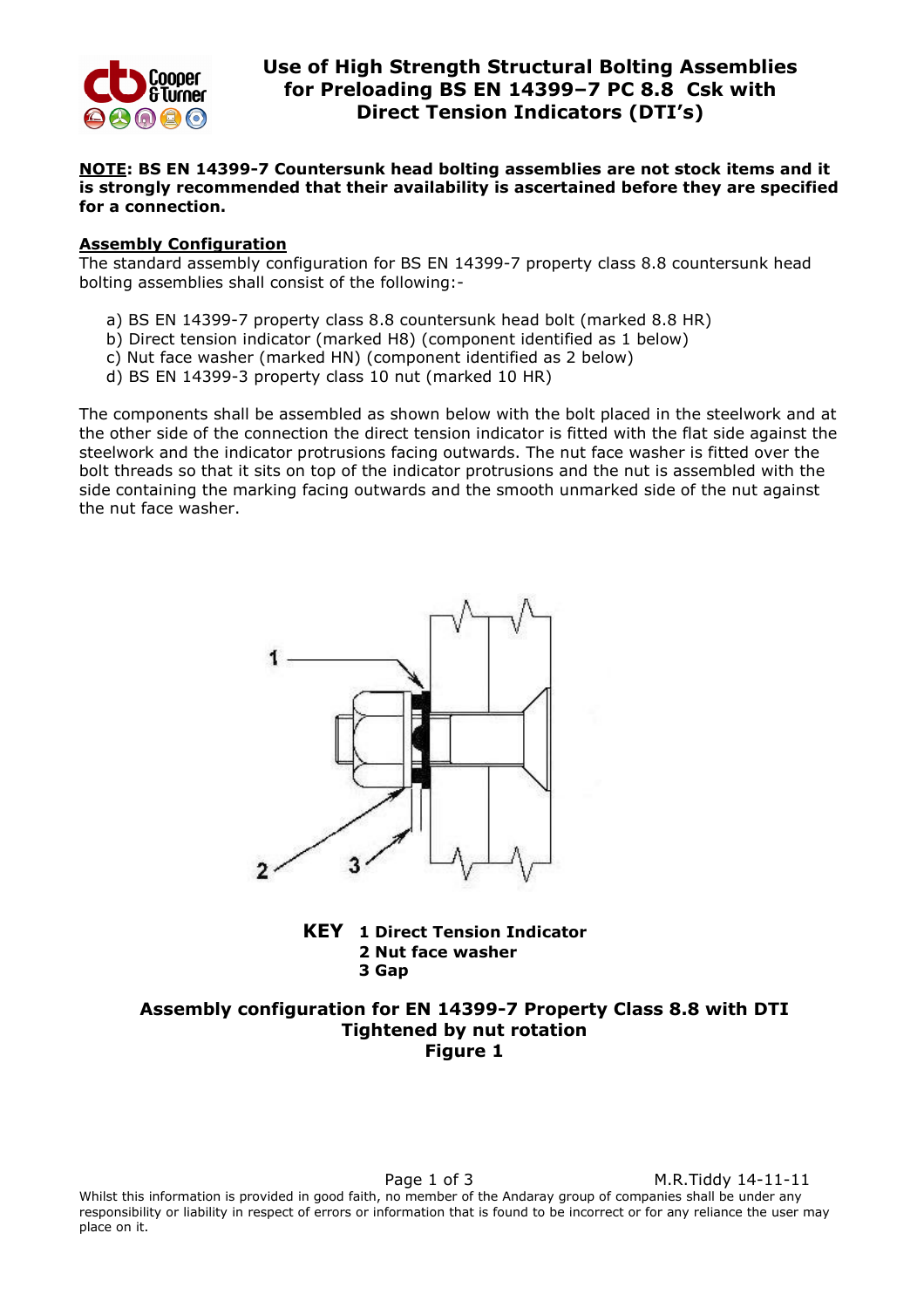

## Initial Tightening

The bolt head shall be prevented from rotation using the screwdriver slot in the head and each assembly shall be brought to 'snug tight' condition by nut rotation. The tightening process shall be carried out from bolt to bolt within the group, starting from the most rigid part of the connection and moving progressively towards the least rigid part.

Note: The most rigid part of a cover plate connection of an 'I' section is commonly in the middle of the connection bolt group.

The 'snug tight' condition of a fastener assembly shall be when initial deformation of the DTI protrusions begins. This first step shall be completed for all bolts in one connection prior to commencement of the second step.

## Final Tightening

When all the assemblies in a connection have been snug tightened then final tightening can commence. Tightening shall be carried out progressively from the most rigid part of the connection to the least rigid part. Tightening shall continue until the specified indicator gap has been achieved (see Table 1)

| Table 1                           |                           |  |  |
|-----------------------------------|---------------------------|--|--|
| Thickness of feeler gauge         |                           |  |  |
| Direct tension indicator position | Thickness of feeler gauge |  |  |
| Under nut, when nut is rotated    | $0.25$ mm                 |  |  |
| (Figure 1)                        |                           |  |  |

The average specified indicator gap shall be determined using the following measurement procedure; the feeler gauge shall be used as a 'no go' inspection tool. The feeler gauge shall be pointed at the centre of the bolt see Figure 2 and shall refuse to enter the number of refusal spaces specified in Table 2. It is advisable to leave some small gap to prevent accidental overtightening and breakage but if the gap has been completely closed inadvertently this is not considered by Cooper & Turner to be cause for rejection.

| <b>Table 2</b>                   |                                |  |
|----------------------------------|--------------------------------|--|
| <b>Feeler gauge requirements</b> |                                |  |
| Number of indicator protrusions  | Minimum number of feeler gauge |  |
|                                  | refusals                       |  |
|                                  |                                |  |
|                                  |                                |  |
|                                  |                                |  |
|                                  |                                |  |
|                                  |                                |  |
|                                  |                                |  |

Page 2 of 3 M.R.Tiddy 14-11-11 Whilst this information is provided in good faith, no member of the Andaray group of companies shall be under any responsibility or liability in respect of errors or information that is found to be incorrect or for any reliance the user may place on it.